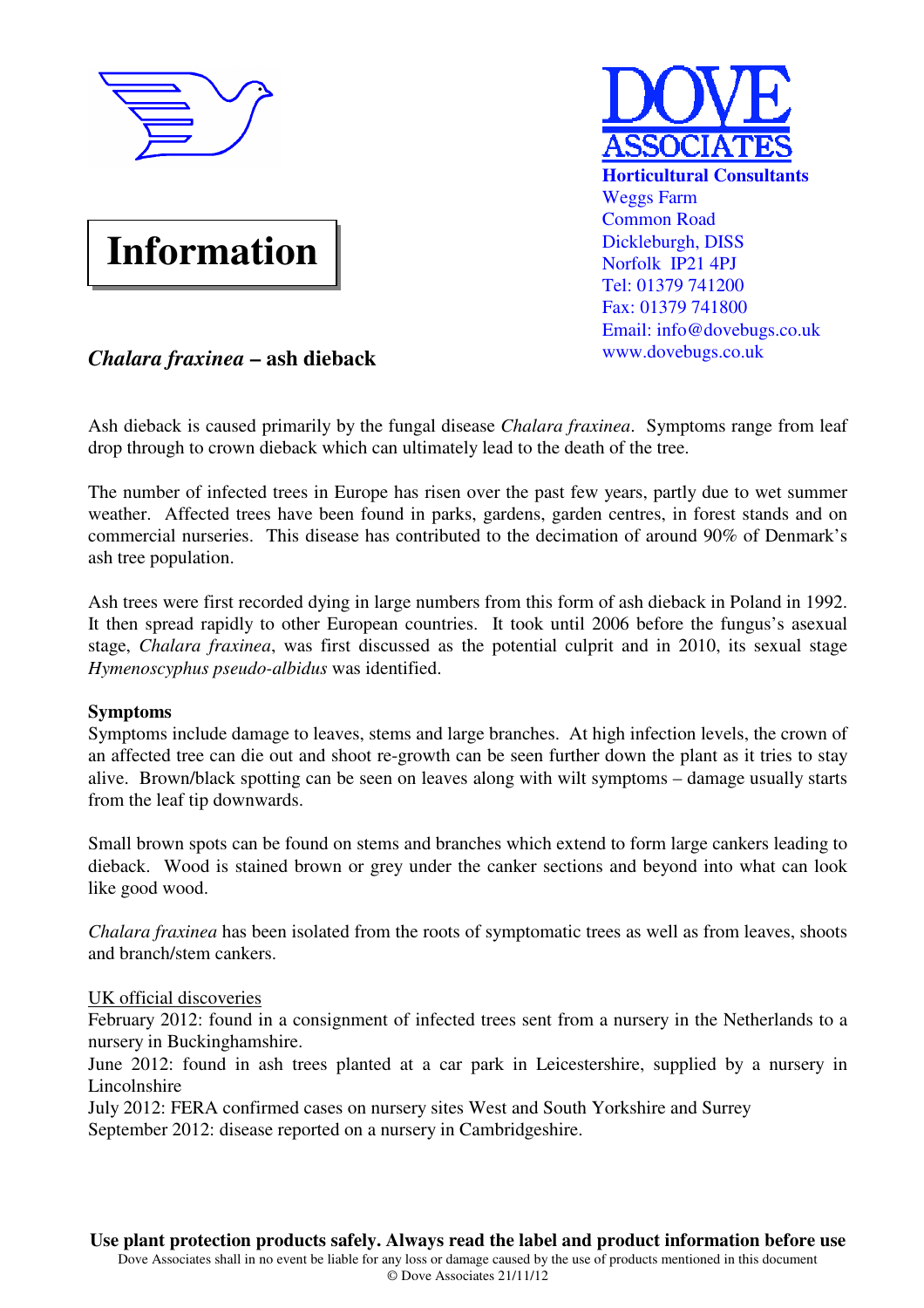Also found at four recently planted sites: Forestry Commission Scotland woodland at Knockmountain, west of Glasgow; a car park in Leicester; a college campus in South Yorkshire; a property in County Durham and is suspected at a Woodland Trust site in Hertfordshire.

Further sites have since been identified as being infected.

As a result of the recent Pest Risk Analysis and the number of confirmed cases on young imported trees as well as established trees in East Anglia, legislation is now in force (as at 29<sup>th</sup> October 2012) restricting all ash imports (plants and seeds) into the UK and movement within the UK until your site has been officially inspected and given a disease-free status. Garden Centres should, at this present time, avoid selling ash trees to customers.

Northern Ireland and the Republic of Ireland passed similar legislation on the 26<sup>th</sup> October 2012.

### Typical symptoms on ash



**Use plant protection products safely. Always read the label and product information before use** Dove Associates shall in no event be liable for any loss or damage caused by the use of products mentioned in this document © Dove Associates 21/11/12